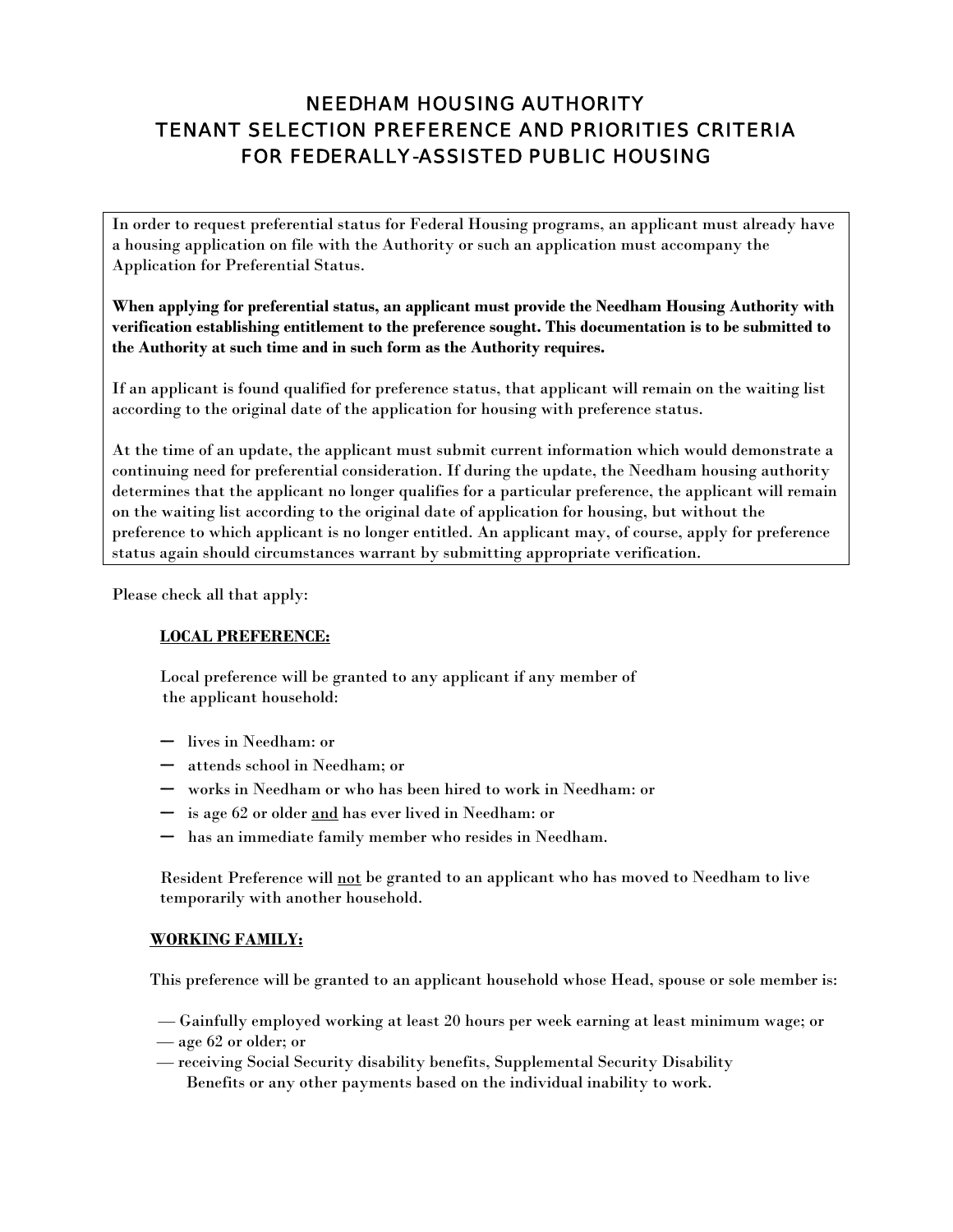## — **VETERAN:**

This preference will be granted to any applicant who has served in the U.S. military and has been discharged other than dishonorably or to the widow of a veteran or an applicant household which includes minor children of a veteran.

## — **INVOLUTARILY DISPLACED:**

To qualify for this preference, an applicant must have been involuntarily displaced and not yet living in standard replacement housing. Housing is not standard replacement housing if it is seriously overcrowded or the applicant is not occupying replacement housing pursuant to a lease or occupancy agreement; or within six months from the date of certification or verification, the applicant will be involuntarily displaced.

Involuntary displacement includes:

- displacement due to a natural disaster such as fire, flood or earthquake;
- displacement by government action so that a public improvement can be carried out or applicant's dwelling units has been condemned by the local community as unfit for human habitation;
- displacement by the landlord for reasons beyond the applicant's ability to control;
- displacement due to actual or threatened physical violence (the actual or threatened physical must have occurred recently or be of a continuous nature and applicant must certify that the person who engaged in the violence will not reside in applicant's household);
- displacement top avoid reprisals such as an applicant cooperating with a new law Enforcement agency (this preference may only be granted if a law enforcement Agency has carried out a threat assessment and recommends rehousing the applicant Household);
- displacement due to hate crimes (hate crimes are defined as actual or threatened physical violence that is based on a victim's race, color, religion, sex, national origin, handicap or familial status);
- displacement due to the inaccessibility of the applicant's present housing (this preference occurs when a member of the applicants household has an impairment which makes the person unable to use critical elements of the unit and the owner of the units is not obligated to make the unit accessible); and/or,
- displacement due to HUD disposition of a multifamily development.

# **It should be noted that involuntary displacement does not include evictions for non-payment or cause or moving as the result of a divorce or separation.**

### **PAYING MORE THAN 50 % OF INCOME FOR RENT:**

To qualify for this preference, an applicant must have paid more than fifty percent (50%) of the household's gross monthly income for rent and utilities for at least ninety (90) days.

 "Rent" is the amount due on a monthly basis to the applicant's current landlord under a Lease or rental agreement. An applicant does not qualify for this preference if the reason it is paying more than fifty percent (50%) of income for housing is because prior housing assistance was terminated for failure to comply with program requirements.